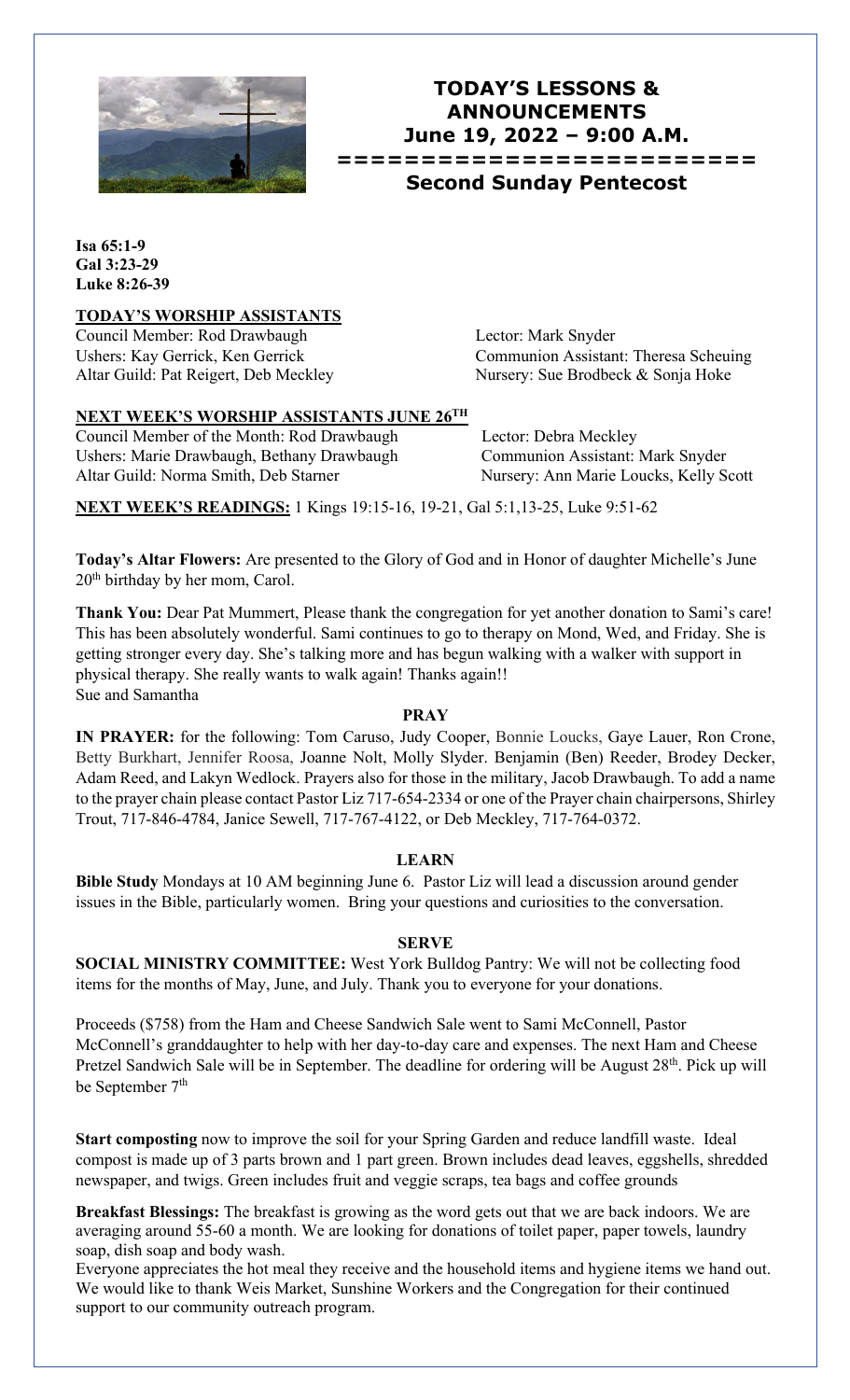#### **INVITE**

**Stop the Violence** on August 6, 2022, hosted by St. James and Casa de Reconciliacion (CDR) from 11 AM - 4 PM. Food, face painting and talents will all be available for a day of fun and community building. This event will take place at Shelley Park.

**Faith and Family Night at the Revolution:** Join your family, friends and fellow congregants for Faith and Family night at the Revolution on August 5. The Revs will play the Charleston Dirty Birds at 6:30 PM at Peoples Bank Stadium. Look for ticket details in the Weekly News or call the office.

#### *Come Join Us!*

**Vacation Bible School** will be held here at St. James June 20th - 23rd from 6-8:30. The theme will be Jerusalem Marketplace and we will be transforming the Adult Sunday school room into a marketplace where children will have tribe time, synagogue school, and visit the village playground while learning about Jesus' love for us. If you have a child ages 3-12, they are invited to attend. Please fill out the VBS registration form located in the pamphlet rack outside the sanctuary. If you have any questions, please see Emily Kramer, Sonja Hoke, or Annmarie Loucks. We hope to see you in Jerusalem's Market! Attention vacation bible school volunteers!!!If you have any questions, please see Emily Kramer, Sonja Hoke, or Annmarie Loucks.

During the week of Vacation Bible School, the kids will be collecting donations for two purposes. The first is a monetary donation towards the ELC World Hunger organization. The money will be used to purchase a goat for this organization. Goats can go where other animals can't, surviving in some of the world's most challenging terrain and unreliable climates. Fresh milk from a goat provides daily nutrition for children and their families. What's more, goats are incredibly quick to reproduce, and they provide an opportunity for families to pass the gift on to others. The children are looking forward to purchasing a goat for those in need! Money can be placed in the money bank located on the table at the back of the sanctuary.

The second is a donation toward assembling book bags for local children as they head back to school in the fall. We are looking for new book bags, notebooks, pencils, pens, glue sticks, scissors, erasers, colored pencils, and binders. Donations can be placed in the box at the front of the sanctuary. If you have questions, please see Emily Kramer.

We need volunteers to help us decorate for Vacation Bible School. We will be decorating the adult Sunday school room and Sanctuary on June 19th immediately following worship. If you can help, please let Emily, Sonja, or AnnMarie know. Thank you! Emily

**Seniors Group** Seniors group will be meeting on July  $7<sup>th</sup>$  at 11:30am. This month will be our yearly picnic. Chicken and drinks will be provided. Please bring a food item to share with the group. We will be playing Bingo so please bring Bingo prizes. There will be surprise entertainment.

| THIS WEEK'S SCHEDULE: Sunday, June 19th to Saturday June 25th |        |                                     |
|---------------------------------------------------------------|--------|-------------------------------------|
| Sun. June 19 <sup>th</sup>                                    | 9a.m.  | 2 <sup>nd</sup> Sunday of Pentecost |
| Mond. June 20 <sup>th</sup>                                   | 10a.m. | <b>Bible Study</b>                  |
|                                                               | 6p.m.  | <b>VBS</b>                          |
| Tues. June 21 <sup>st</sup>                                   | 6p.m.  | <b>VBS</b>                          |
| Wed. June $22nd$                                              | 6p.m.  | <b>VBS</b>                          |
| Thurs. June 23rd                                              | 6p.m.  | <b>VBS</b>                          |
| Frid. June $24th$                                             | 6p.m.  | VBS                                 |
|                                                               |        |                                     |
| NEXT WEEK'S SCHEDULE: Sunday, June 26th to Saturday July 2nd  |        |                                     |
| Sun. June $26th$                                              | 9a.m.  | 3rd Sunday of Pentecost             |
|                                                               |        | Council Meeting                     |
| Mond. June $27th$                                             | 10a.m. | <b>Bible Study</b>                  |

**Pastor Liz away** July 18-August 1, Pastor Judy McKee will lead worship July 24 & 31. The Pastoral Team at St. Matthews will be on call 717-845-2721.

**Becky on vacation** on August  $7<sup>th</sup>$  and August  $8<sup>th</sup>$ -16th. Karl Mincemoyer will be filling in.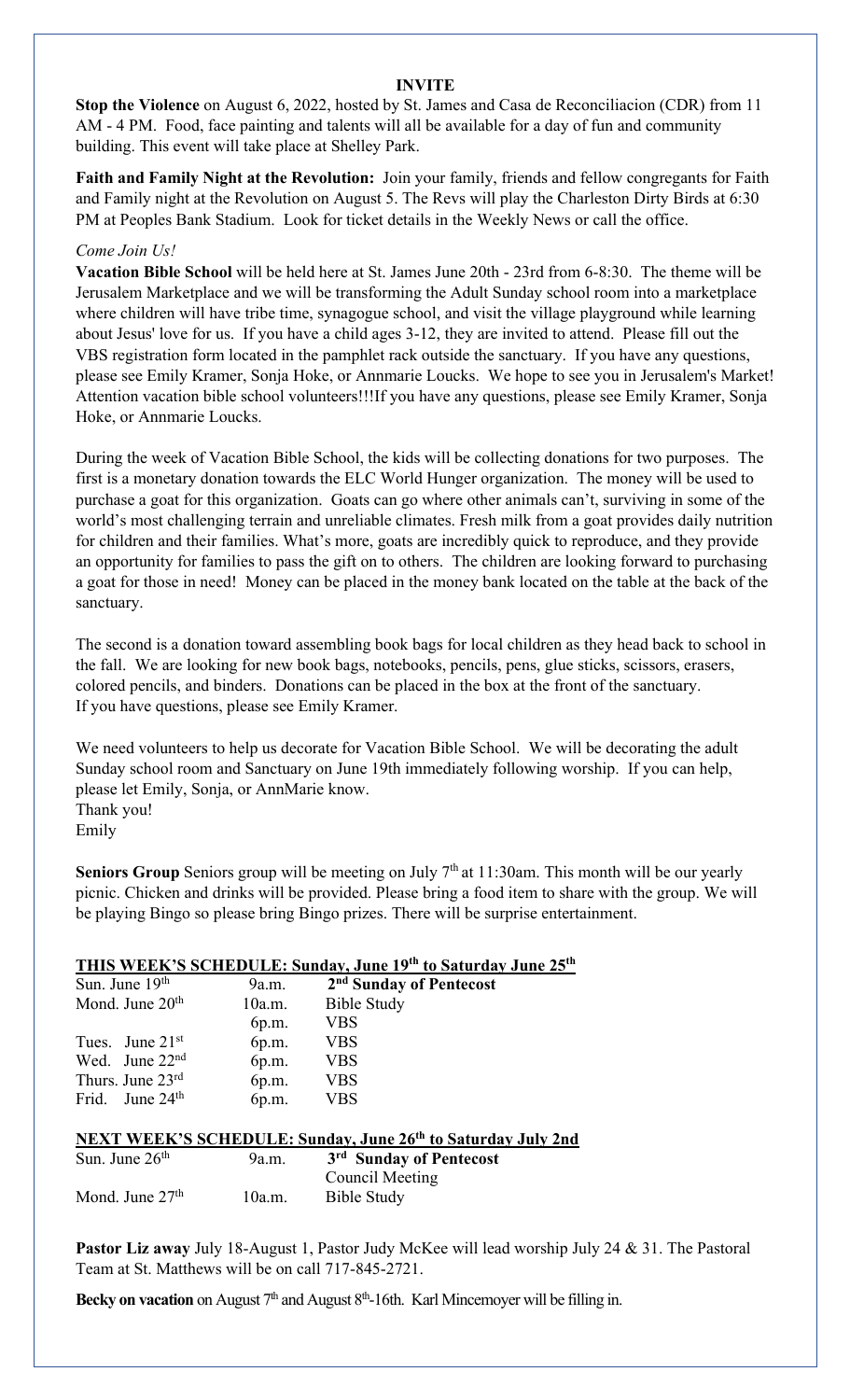